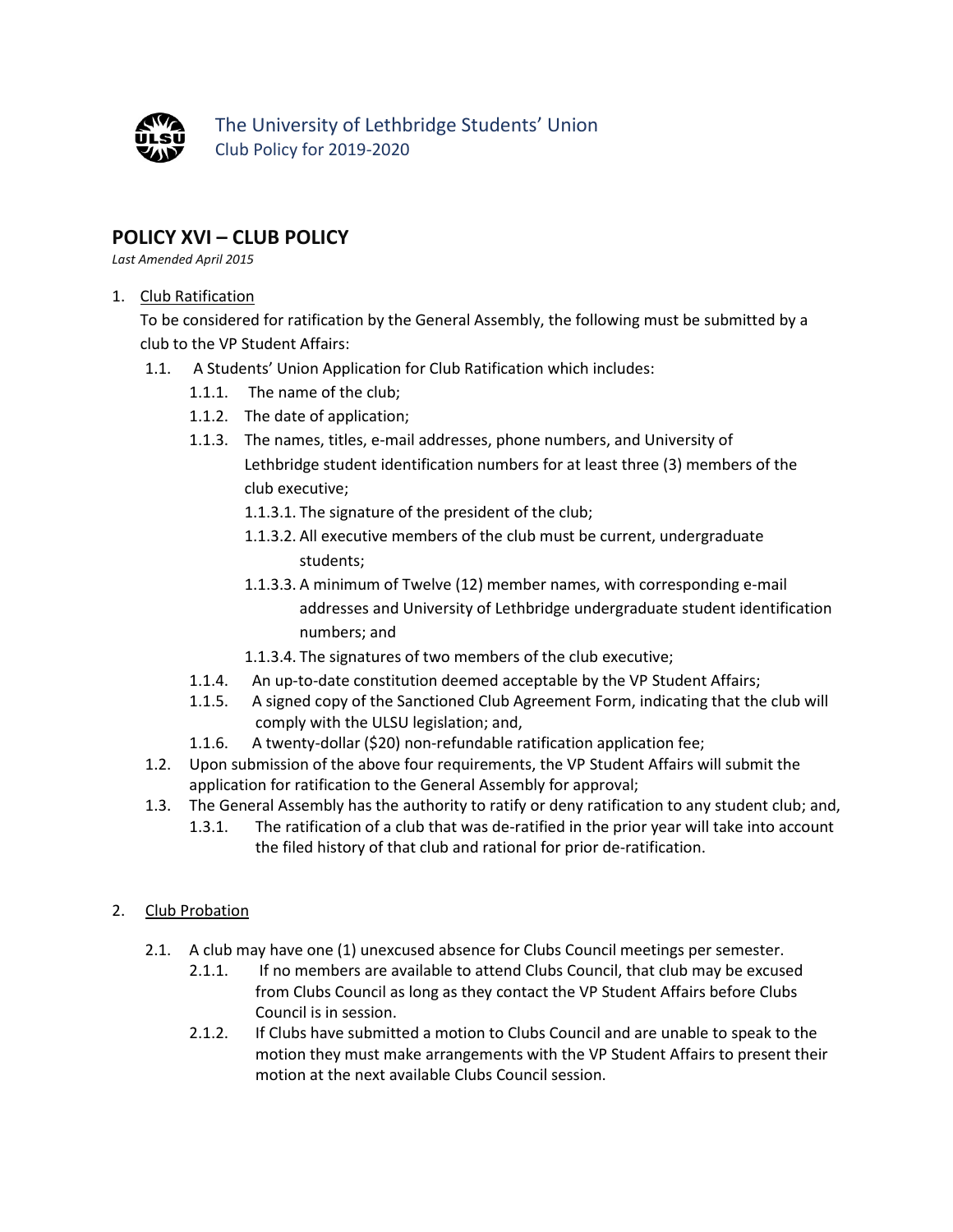2.1.3. A club will automatically be put on probation during Clubs Council for a second unexcused absence. 2.1.3.1. Clubs located on the Calgary

campus will be excused from Clubs Council meetings.

- 2.2 Probation will result in loss of Club Privileges, including but not limited to applying for Club Funding and free booking of rooms.
	- 2.2.1. Clubs on Probation will remain covered under SU insurance, allowing for sanctioned events and previous room bookings to be held.
- 2.3 A club on probation will also lose their right to vote on Clubs Council and will be treated as a non-voting member. This means the club will not count towards quorum at future Clubs Council meetings.
- 2.4. A club on probation may appeal for re-instatement of privileges during the next Clubs Council meeting after entering probationary status.
	- 2.4.1 If a club on probation fails to appear at the meeting of their appeal without notifying the VP Student Affairs, the club will be put forth for de-ratification by Clubs Council.
	- 2.4.2 The club may appeal their probation by either presenting to Clubs Council or submitting a written proposal for the VP Student Affairs to speak to on their behalf.
		- 2.4.2.1 If Clubs Council does not grant re-instatement, the club will be put forth for de-ratification by Clubs Council.
			- 2.4.2.1.1. If Clubs Council does not de-ratify the club, said club will remain on probation for the remainder of the semester. The club will be eligible to apply for reinstatement the following semester or re-ratify their club for the following academic year.
			- 2.4.2.1.2 If Clubs Council de-ratifies the club, it will be brought forth to the General Assembly for official de-ratification. If the General assembly votes against de-ratification, the club is put back on probation for the remainder of the semester.
	- 2.4.3. If Clubs Council grants re-instatement from probationary status, the club's privileges will be re-instated.
- 2.5 Should a club be up for probation a second time, they will be brought forth for deratification to the Clubs Council.
	- 2.5.1 If the motion for de-ratification is defeated, the club will then remain on probation for the remainder of the semester. The club may apply to Clubs Council for reinstatement the following semester or re-ratify for the following academic year.
- 3. De-Ratification
	- 3.1 Any club found to be in violation of Students' Union Legislation will be brought forth to Clubs Council for de-ratification at the discretion of the VP Student Affairs.
	- 3.2 A motion for de-ratification of a club will be carried if approved by a majority vote.
	- 3.3 The Clubs Council's decision for de-ratification will be ratified at the next properly convened General Assembly meeting.